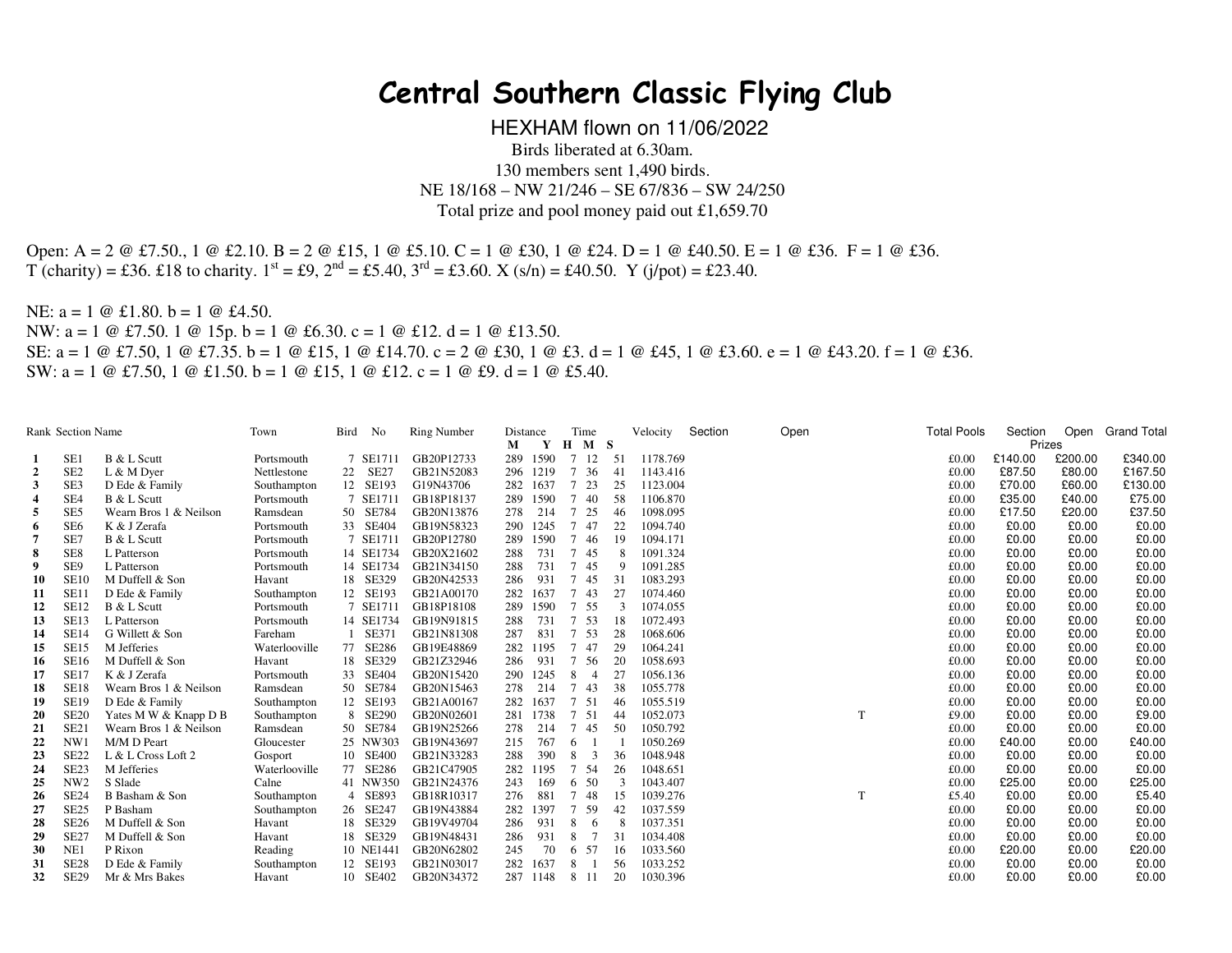| 33       | SE30                       | L & L Cross Loft 2                               | Gosport                | 10 SE400             | GB21N33295                       | 288        | 390                  | 8 13                    | 49                   | 1027.246             |       |       |   | £0.00          | £0.00          | £0.00          | £0.00          |
|----------|----------------------------|--------------------------------------------------|------------------------|----------------------|----------------------------------|------------|----------------------|-------------------------|----------------------|----------------------|-------|-------|---|----------------|----------------|----------------|----------------|
| 34       | NW3                        | Luff & Walker Bros                               | Dursley                | 25 NW141             | GB21N08909                       | 224        | 534                  | 25<br>6                 | 6                    | 1025.121             |       |       |   | £0.00          | £20.00         | £0.00          | £20.00         |
| 35       | SE31                       | D Ede & Family                                   | Southampton            | 12 SE193             | GB20N29424                       | 282        | 1637                 | 8<br>$5\phantom{0}$     | -54                  | 1024.817             |       |       |   | £0.00          | £0.00          | £0.00          | £0.00          |
| 36       | NW4                        | S Slade                                          | Calne                  | 41 NW350             | GB21N24364                       | 243        | 169                  | 6 57                    | 49                   | 1024.011             |       |       |   | £0.00          | £10.00         | £0.00          | £10.00         |
| 37       | NW <sub>5</sub>            | S Slade                                          | Calne                  | 41 NW350             | GB21C41696                       | 243        | 169                  | 6 57                    | 52                   | 1023.889             |       |       |   | £0.00          | £5.00          | £0.00          | £5.00          |
| 38       | SE32                       | M Jefferies                                      | Waterlooville          | 77 SE286             | GB20N46518                       |            | 282 1195             | 8<br>-6                 | 10                   | 1023.342             |       |       |   | £0.00          | £0.00          | £0.00          | £0.00          |
| 39       | SE33                       | W Edwards & P Harris                             | Gosport                | 11 SE544             | GB19N27432                       | 289        | 71                   | 8 17                    | 33                   | 1022.432             |       |       |   | £0.00          | £0.00          | £0.00          | £0.00          |
| 40       | SE34                       | L Patterson                                      | Portsmouth             | 14 SE1734            | GB19X10483                       | 288        | 731                  | 8 17                    | 55                   | 1019.470 a b c d     |       |       |   | £97.50         | £0.00          | £0.00          | £97.50         |
| 41       | NW <sub>6</sub>            | Luff & Walker Bros                               | Dursley                | 25 NW141             | GB20N58200                       | 224        | 534                  | 28<br>6                 | 23                   | 1016.455             |       |       |   | £0.00          | £0.00          | £0.00          | £0.00          |
| 42       | NE <sub>2</sub>            | Owen Abery                                       | Nr Reading             | 18 NE236             | GB18N23561                       | 247        | 138                  | 8<br>$7\phantom{.0}$    | 29                   | 1014.877             |       |       |   | £0.00          | £12.50         | £0.00          | £12.50         |
| 43       | SE35                       | A Holdaway                                       | Emsworth               | 11 SE522             | GB20N59925                       | 288        | 42                   | 8 19                    | 57                   | 1013.944             |       |       |   | £0.00          | £0.00          | £0.00          | £0.00          |
| 44       | SW1                        | Mr & Mrs M King                                  | Blandford              | 16 SW59              | GB20N26226                       | 285        | 109                  | 8 15                    | - 5                  | 1013.378             |       |       |   | £0.00          | £40.00         | £0.00          | £40.00         |
| 45       | SW <sub>2</sub>            | Mr & Mrs N Smith                                 | Salisbury              | 21 SW1011            | GB18N42103                       | 268        | 461                  | 7 46                    | 23                   | 1012.342             |       |       |   | £0.00          | £25.00         | £0.00          | £25.00         |
| 46       | <b>SE36</b>                | K & S Legg & Son                                 | Portsmouth             | 10 SE368             | GB19N76403                       | 287        | 670                  | 8 19                    | 43                   | $1012.154$ a b c     | A B C |       |   | £104.55        | £0.00          | £0.00          | £104.55        |
| 47       | SE37                       | V Morgan                                         | Portsmouth             | 4 SE1392             | GB19L06126                       |            | 287 1500             | 8 20                    | 34                   | 1012.093             |       |       |   | £0.00          | £0.00          | £0.00          | £0.00          |
| 48       | <b>SE38</b>                | G C Kingswood Cox                                | Southampton            | 16 SE1276            | GB20N82654                       |            | 283 1524             | 8 15                    | -19                  | 1008.656             |       |       | X | £40.50         | £0.00          | £0.00          | £40.50         |
| 49       | <b>SE39</b>                | M Jefferies                                      | Waterlooville          | 77 SE286             | GB20A05274                       |            | 282 1195             | 8 13                    | 47                   | 1007.557             |       |       |   | £0.00          | £0.00          | £0.00          | £0.00          |
| 50       | <b>SE40</b><br><b>SE41</b> | B & L Scutt                                      | Portsmouth             | 7 SE1711             | GB19P11125                       | 289        | 1590                 | 8 27<br>$\overline{7}$  | 25                   | 1005.544<br>c d e f  | ABCD  |       |   | £172.80        | £0.00          | £0.00          | £172.80        |
| 51<br>52 | <b>SE42</b>                | Wearn Bros 1 & Neilson<br>Wearn Bros 1 & Neilson | Ramsdean               | 50 SE784<br>50 SE784 | GB20N14066                       | 278<br>278 | 214                  | 8<br>8<br>8             | 47<br>$\overline{4}$ | 1003.507<br>1002.924 |       |       |   | £0.00<br>£0.00 | £0.00<br>£0.00 | £0.00<br>£0.00 | £0.00<br>£0.00 |
| 53       | SE43                       | Peter Fyfield                                    | Ramsdean<br>Borden     | 10 SE777             | GB18N04057<br>GB17N05658         |            | 214<br>270 1162      | 7 55                    | 43                   | 1001.357             |       |       |   | £0.00          | £0.00          | £0.00          | £0.00          |
| 54       | <b>SE44</b>                | J Attrill & Sons                                 | Southampton            | 6 SE160              | GB21D35030                       | 279        | 563                  | 8 11                    | 46                   | 999.667              |       |       |   | £0.00          | £0.00          | £0.00          | £0.00          |
| 55       | <b>SE45</b>                | M Jefferies                                      | Waterlooville          | 77 SE286             | GB18N54287                       |            | 282 1195             | 8 17                    | 45                   | 999.528              |       |       |   | £0.00          | £0.00          | £0.00          | £0.00          |
| 56       | <b>SE46</b>                | R Thomas                                         | Portsmouth             | 15 SE937             | GB20P12786                       | 287        | 542                  | 8 26                    | 25                   | 998.510              |       |       |   | £0.00          | £0.00          | £0.00          | £0.00          |
| 57       | <b>SE47</b>                | G Richards & Son                                 | Portsmouth             | 20 SE194             | GB19X10586                       | 287        | 789                  | 8 27                    | 18                   | 997.258              |       |       |   | £0.00          | £0.00          | £0.00          | £0.00          |
| 58       | <b>SE48</b>                | K & J Zerafa                                     | Portsmouth             | 33 SE404             | GB20H37542                       |            | 290 1245             | 8 3 3                   | 25                   | 996.549              |       |       |   | £0.00          | £0.00          | £0.00          | £0.00          |
| 59       | <b>SE49</b>                | R Thomas                                         | Portsmouth             | 15 SE937             | GB19L20675                       | 287        | 542                  | 8 27                    | 25                   | 996.542              |       |       |   | £0.00          | £0.00          | £0.00          | £0.00          |
| 60       | <b>SE50</b>                | M Jefferies                                      | Waterlooville          | 77 SE286             | GB21N84346                       | 282        | 1195                 | 8 19                    | 43                   | 995.594              |       |       |   | £0.00          | £0.00          | £0.00          | £0.00          |
| 61       | SW <sub>3</sub>            | C Bartlett                                       | Salisbury              | 6 SW450              | GB20X15283                       |            | 267 1540             | 7 53                    | 52                   | 994.921              |       |       |   | £0.00          | £20.00         | £0.00          | £20.00         |
| 62       | SE51                       | M/M T Leggatt                                    | Havant                 | 19 SE432             | GB20B07143                       | 287        | 1059                 | 8 29                    | -11                  | 994.094              |       |       |   | £0.00          | £0.00          | £0.00          | £0.00          |
| 63       | NW7                        | F J Quinn                                        | Devizes                | 6 NW155              | GB18N48032                       |            | 249 1535             | 7 22                    | 36                   | 993.617              |       |       |   | £0.00          | £0.00          | £0.00          | £0.00          |
| 64       | NW <sub>8</sub>            | F J Quinn                                        | Devizes                | 6 NW155              | GB19N70533                       | 249        | 1535                 | 7 22                    | 54                   | 992.944              |       |       |   | £0.00          | £0.00          | £0.00          | £0.00          |
| 65       | NW <sub>9</sub>            | A Smith & Son                                    | Wotton Under           | 22 NW294             | GB20N23133                       | 230        | 131                  | 6 47                    | -50                  | 992.884              |       |       |   | £0.00          | £0.00          | £0.00          | £0.00          |
| 66       | <b>SE52</b>                | M Bradley                                        | Fareham                | 10 SE58              | GB20N36277                       | 286        | 1546                 | 8<br>28                 | 52                   | 992.217              |       |       |   | £0.00          | £0.00          | £0.00          | £0.00          |
| 67       | SE53                       | W Edwards & P Harris                             | Gosport                | 11 SE544             | GB19S39901                       | 289        | 71                   | 8 3 3                   | 19                   | 991.028              |       |       |   | £0.00          | £0.00          | £0.00          | £0.00          |
| 68       | NW10                       | Booth & Roper                                    | Tewkesbury             | 10 NW254             | GB18N66307                       |            | 203 1486             | $\overline{2}$<br>6     | 6                    | 990.793 a b c d      |       |       |   | £39.90         | £0.00          | £0.00          | £39.90         |
| 69       | <b>SE54</b>                | K & J Zerafa                                     | Portsmouth             | 33 SE404             | GB20N15524                       |            | 290 1245             | 8 36                    | 37                   | 990.376              |       |       |   | £0.00          | £0.00          | £0.00          | £0.00          |
| 70       | <b>SE55</b>                | M Jefferies                                      | Waterlooville          | 77 SE286             | GB21L08690                       |            | 282 1195             | 22<br>8                 | 25                   | 990.244              |       |       |   | £0.00          | £0.00          | £0.00          | £0.00          |
| 71       | SW <sub>4</sub>            | C Bartlett                                       | Salisbury              | 6 SW450              | GB21N09900                       |            | 267 1540             | 7 56                    | -16                  | 989.908              |       |       |   | £0.00          | £10.00         | £0.00          | £10.00         |
| 72<br>73 | <b>SE56</b><br>NW11        | K & S Francis                                    | Southampton            | 8 SE239<br>10 NW254  | GB18V09230<br>GB19A38883         |            | 283 1476<br>203 1486 | 8 24<br>2<br>6          | -54<br>44            | 989.416<br>989.063 a |       |       |   | £0.00<br>£0.15 | £0.00<br>£0.00 | £0.00<br>£0.00 | £0.00<br>£0.15 |
| 74       | SW <sub>5</sub>            | Booth & Roper<br>Lanahan & Gerard                | Tewkesbury<br>Poole    | 36 SW274             | GB21V44536                       |            | 288 1041             | 8 34                    | -16                  | 987.661              |       |       |   | £0.00          | £5.00          | £0.00          | £5.00          |
| 75       |                            | NW12 B J Millard                                 | Temple Cloud           | 7 NW69               | GB20F02216                       | 252        | 22                   | $7\phantom{.0}$<br>29   | 6                    | 987.620              |       |       |   | £0.00          | £0.00          | £0.00          | £0.00          |
| 76       | SE57                       | G R Pinhorne & Son                               | Portsmouth             | 8 SE232              | GB21C17809                       | 287        | 456                  | 8 32                    | 27                   | 986.588              |       |       |   | £0.00          | £0.00          | £0.00          | £0.00          |
| 77       | NE3                        | Owen Abery                                       | Nr Reading             | 18 NE236             | GB19N08593                       | 247        | 138                  | 7 21                    | 3                    | 985.961              |       |       |   | £0.00          | £10.00         | £0.00          | £10.00         |
| 78       | <b>SE58</b>                | Mr & Mrs Bakes                                   | Havant                 | 10 SE402             | GB20N34376                       | 287        | 1148                 | 8 3 3                   | 31                   | 985.884              |       |       |   | £0.00          | £0.00          | £0.00          | £0.00          |
| 79       | <b>SE59</b>                | Mr & Mrs K Cooper                                | Liss                   | SE29<br>20           | GB19N42596                       | 275        | 985                  | 8 12                    | - 1                  | 985.708              |       |       |   | £0.00          | £0.00          | £0.00          | £0.00          |
| 80       | <b>SE60</b>                | D Ede & Family                                   | Southampton            | 12 SE193             | GB21N03010                       | 282        | 1637                 | 8 25                    | -17                  | 985.503              |       |       |   | £0.00          | £0.00          | £0.00          | £0.00          |
| 81       | SE61                       | Poole & May Bros                                 | Nr Salisbury           | 42 SE212             | GB18R10479                       |            | 271 1046             | 8<br>$5^{\circ}$        | - 11                 | 985.207              |       |       |   | £0.00          | £0.00          | £0.00          | £0.00          |
| 82       | NW13                       | M/M D Peart                                      | Gloucester             | 25 NW303             | NEHU21HOU3                       | 215        | 767                  | 6 25                    | -39                  | 983.184              |       |       |   | £0.00          | £0.00          | £0.00          | £0.00          |
| 83       | SE62                       | L Patterson                                      | Portsmouth             |                      | 14 SE1734 GB20X21588             | 288        | 731                  | 8 36                    | -41                  | 982.441              |       |       |   | £0.00          | £0.00          | £0.00          | £0.00          |
| 84       |                            | SE63 M Jefferies                                 | Waterlooville          |                      | 77 SE286 GB21C47930              |            |                      | 282 1195 8 26           | 51                   | 981.582              |       |       |   | £0.00          | £0.00          | £0.00          | £0.00          |
| 85       | SE64                       | G Willett & Son                                  | Fareham                |                      | 1 SE371 GB21N81303               | 287        | 831                  | 8 36                    | 36                   | 979.384              |       |       |   | £0.00          | £0.00          | £0.00          | £0.00          |
| 86       | SE65                       | L Patterson                                      | Portsmouth             |                      | 14 SE1734 GB20X21584             | 288        | 731                  | 8 39                    | 28                   | 977.177              |       |       |   | £0.00          | £0.00          | £0.00          | £0.00          |
| 87       |                            | NW14 B J Millard                                 | Temple Cloud           | 7 NW69               | GB19F04369                       | 252        | 22                   | 7 35                    | 45                   | 973.209              |       |       |   | £0.00          | £0.00          | £0.00          | £0.00          |
| 88       | SE66                       | Bartlett Jones & Wells                           | Southampton            | 9 SE167              | GB21N63618                       | 279        | 391                  | 8 25                    | 36                   | 971.978              | A B   | E F T | Y | £106.20        | £0.00          | £0.00          | £106.20        |
| 89       |                            | NW15 A Smith & Son                               | Wotton Under           |                      | 22 NW294 GB21N59019              | 230        | 131                  | 6 56                    | 47                   | 971.562              |       |       |   | £0.00          | £0.00          | £0.00          | £0.00          |
| 90       | SE67                       | Poole & May Bros                                 | Nr Salisbury           | 42 SE212             | GB20N05559                       |            | 271 1046             | 8 12                    | $\overline{5}$       | 971.392              |       |       |   | £0.00          | £0.00          | £0.00          | £0.00          |
| 91<br>92 | SE68<br>NE4                | J Attrill & Sons<br>J & P Parker                 | Southampton<br>Beenham | 6 SE160              | GB21D35171<br>9 NE456 GB20N54606 | 279        | 563                  | 8 26<br>248 427 7 31 12 | 35                   | 970.429<br>968.324   |       |       |   | £0.00<br>£0.00 | £0.00<br>£5.00 | £0.00<br>£0.00 | £0.00<br>£5.00 |
|          |                            |                                                  |                        |                      |                                  |            |                      |                         |                      |                      |       |       |   |                |                |                |                |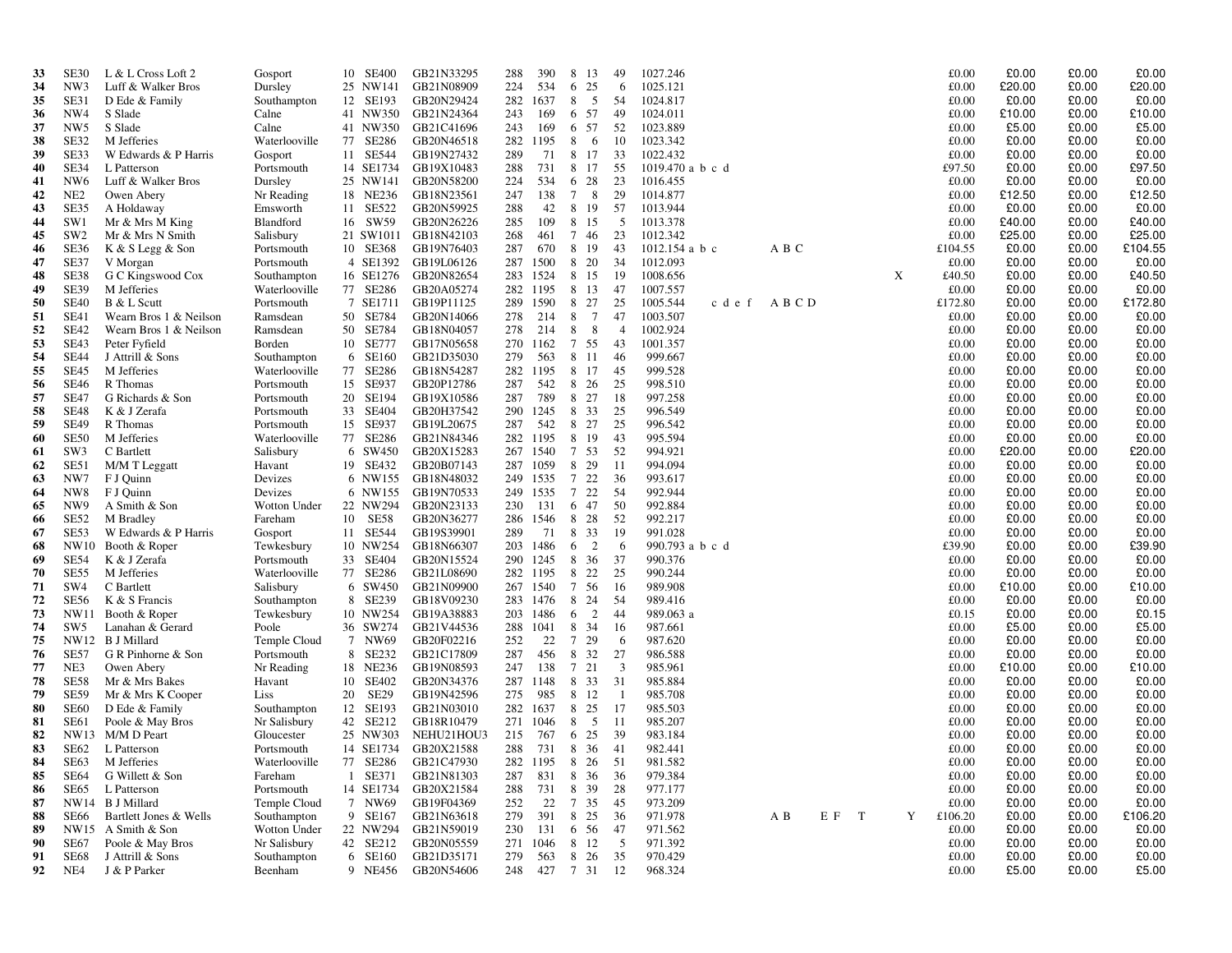| 93         | <b>SE69</b>     | J Austin & Son          | Portsmouth    |    | 6 SE327   | GB21P12933 | 290 | 1087 | 8 48            |                | 29             | 967.839 | £0.00 | £0.00 | £0.00 | £0.00 |
|------------|-----------------|-------------------------|---------------|----|-----------|------------|-----|------|-----------------|----------------|----------------|---------|-------|-------|-------|-------|
| 94         | <b>SE70</b>     | D Ede & Family          | Southampton   |    | 12 SE193  | GB21N03012 | 282 | 1637 | 8               | 34             | 52             | 967.160 | £0.00 | £0.00 | £0.00 | £0.00 |
| 95         | NE5             | J & P Parker            | Beenham       |    | 9 NE456   | GB18N13930 | 248 | 427  | 7 31            |                | 48             | 967.038 | £0.00 | £2.50 | £0.00 | £2.50 |
| 96         | <b>SE71</b>     | L Patterson             | Portsmouth    |    | 14 SE1734 | GB17P35662 | 288 | 731  | 8 4 6           |                | 43             | 963.727 | £0.00 | £0.00 | £0.00 | £0.00 |
| 97         | NE <sub>6</sub> | Owen Abery              | Nr Reading    |    | 18 NE236  | GB18L03347 | 247 | 138  | 7 32            |                | - 1            | 962.040 | £0.00 | £0.00 | £0.00 | £0.00 |
| 98         | SW <sub>6</sub> | Lanahan & Gerard        | Poole         |    | 36 SW274  | GB20N28045 | 288 | 1041 | 8               | 48             | 2              | 961.911 | £0.00 | £0.00 | £0.00 | £0.00 |
| 99         | <b>SE72</b>     | L & M Dyer              | Nettlestone   |    | 22 SE27   | GB19A25603 | 296 | 1219 | 9               | 3              | 48             | 960.241 | £0.00 | £0.00 | £0.00 | £0.00 |
| <b>100</b> | <b>SE73</b>     | D Ede & Family          | Southampton   |    | 12 SE193  | GB21N03048 | 282 | 1637 | 8               | 39             | 8              | 959.211 | £0.00 | £0.00 | £0.00 | £0.00 |
| 101        | <b>SE74</b>     | Mr & Mrs Hancock        | Winchester    |    | 12 SE227  | GB21R24724 | 265 | 1558 | 8               | 8              | 19             | 958.311 | £0.00 | £0.00 | £0.00 | £0.00 |
| 102        | <b>SE75</b>     | K & J Zerafa            | Portsmouth    |    | 33 SE404  | GB20P13164 | 290 | 1245 | 8               | -54            | 33             | 957.151 | £0.00 | £0.00 | £0.00 | £0.00 |
| 103        | NW16            | Luff & Walker Bros      | Dursley       |    | 25 NW141  | GB21N08923 | 224 | 534  | 6 52            |                | 29             | 957.067 | £0.00 | £0.00 | £0.00 | £0.00 |
| 104        | NW17            | M/M D Peart             | Gloucester    |    | 25 NW303  | GB21N15170 | 215 | 767  | 6               | 36             | 45             | 955.678 | £0.00 | £0.00 | £0.00 | £0.00 |
| 105        | SE76            | E Rann                  | Chillerton    |    | 30 SE620  | GB20N14513 | 299 | 1009 | 9 11            |                | 49             | 955.479 | £0.00 | £0.00 | £0.00 | £0.00 |
| 106        | SW7             | Mr & Mrs M King         | Blandford     | 16 | SW59      | GB20N26249 | 285 | 109  | 8               | 46             | 11             | 953.483 | £0.00 | £0.00 | £0.00 | £0.00 |
| 107        | SW <sub>8</sub> | Mr & Mrs M King         | Blandford     |    | 16 SW59   | GB19N11789 | 285 | 109  | 8 4 6           |                | 23             | 953.121 | £0.00 | £0.00 | £0.00 | £0.00 |
| 108        | SW9             | Lanahan & Gerard        | Poole         |    | 36 SW274  | GB20A37119 | 288 | 1041 | 8               | 53             | 18             | 952.411 | £0.00 | £0.00 | £0.00 | £0.00 |
| 109        | SE77            | K & J Zerafa            | Portsmouth    |    | 33 SE404  | GB20P13192 | 290 | 1245 | 8               | 57             | 25             | 952.045 | £0.00 | £0.00 | £0.00 | £0.00 |
| 110        | SW10            | Mr & Mrs M King         | Blandford     |    | 16 SW59   | GB20N26285 | 285 | 109  | 8               | 48             | 24             | 949.483 | £0.00 | £0.00 | £0.00 | £0.00 |
| 111        | NE7             | S & D Abery             | Nr Reading    |    | 7 NE237   | GB19N10094 | 247 | 138  | 7 38            |                | 23             | 948.678 | £0.00 | £0.00 | £0.00 | £0.00 |
| 112        | <b>SE79</b>     | Wearn Bros 1 & Neilson  | Ramsdean      |    | 50 SE784  | GB20N13972 | 278 | 214  | 8 36            |                | -1             | 948.601 | £0.00 | £0.00 | £0.00 | £0.00 |
| 113        | <b>SE78</b>     | Wearn Bros 1 & Neilson  | Ramsdean      |    | 50 SE784  | GB21N41262 | 278 | 214  | 8 36            |                | $\overline{1}$ | 948.601 | £0.00 | £0.00 | £0.00 | £0.00 |
| 114        | <b>SE80</b>     | M/M S Harris & Dtr      | Portchester   |    | 4 SE129   | GB18N28962 | 287 | 159  | 8               | 53             | 27             | 947.191 | £0.00 | £0.00 | £0.00 | £0.00 |
| 115        | SW11            | G Whiffen               | Poole         |    | 10 SW263  | GB20N22429 | 293 | 357  | 9               | -5             | $\overline{4}$ | 946.741 | £0.00 | £0.00 | £0.00 | £0.00 |
| 116        | SE81            | E Rann                  | Chillerton    |    | 30 SE620  | GB20N14518 | 299 | 1009 | 9 17            |                | 45             | 945.314 | £0.00 | £0.00 | £0.00 | £0.00 |
| 117        |                 | NW18 Luff & Walker Bros | Dursley       |    | 25 NW141  | GB21N09000 | 224 | 534  | 6 58            |                | 30             | 943.307 | £0.00 | £0.00 | £0.00 | £0.00 |
| 118        | SW12            | Harp & Pearse           | Poole         |    | 5 SW353   | GB18V24532 | 291 | 762  | 9               | $\overline{4}$ | $\overline{4}$ | 942.756 | £0.00 | £0.00 | £0.00 | £0.00 |
| 119        | SW13            | Mrs J Mills             | West Moors    |    | 4 SW397   | GB20V65588 | 286 | 166  | 8 54            |                | 16             | 942.462 | £0.00 | £0.00 | £0.00 | £0.00 |
| 120        | NW19            | <b>B</b> J Millard      | Temple Cloud  |    | 7 NW69    | GB20F02196 | 252 | 22   | 7 52            |                | 27             | 938.809 | £0.00 | £0.00 | £0.00 | £0.00 |
| 121        | NW20            | S Slade                 | Calne         |    | 41 NW350  | GB20N17950 | 243 | 169  | $7\phantom{.0}$ | 38             | 45             | 932.641 | £0.00 | £0.00 | £0.00 | £0.00 |
| 122        | SE82            | Mr & Mrs C Harvey       | Waterlooville |    | 5 SE913   | GB21N71333 | 286 | 1285 | 9               | -1             | 21             | 932.197 | £0.00 | £0.00 | £0.00 | £0.00 |
| 123        | NW21            | J Rodway                | Worcester     |    | 15 NW1707 | GB20B09983 | 192 | 146  | 6               | 3              | 8              | 930.969 | £0.00 | £0.00 | £0.00 | £0.00 |
| 124        | SW14            | G Whiffen               | Poole         |    | 10 SW263  | GB18F24449 | 293 | 357  | 9 14            |                | 58             | 929.852 | £0.00 | £0.00 | £0.00 | £0.00 |
| 125        | NW22            | M/M D Peart             | Gloucester    |    | 25 NW303  | GB21N15126 | 215 | 767  | 6               | 47             | 48             | 929.782 | £0.00 | £0.00 | £0.00 | £0.00 |
| 126        | SE83            | Wearn Bros 1 & Neilson  | Ramsdean      |    | 50 SE784  | GB17N32209 | 278 | 214  | 8               | 47             | 32             | 927.892 | £0.00 | £0.00 | £0.00 | £0.00 |
| 127        | <b>SE84</b>     | M Bradley               | Fareham       | 10 | SE58      | GB21N38151 | 286 | 1546 | 9               | 6              | 9              | 924.482 | £0.00 | £0.00 | £0.00 | £0.00 |
| 128        | SW15            | Lanahan & Gerard        | Poole         |    | 36 SW274  | GB21F20102 | 288 | 1041 | 9               | 9              | 31             | 924.305 | £0.00 | £0.00 | £0.00 | £0.00 |
| 129        | NW23            | S Slade                 | Calne         |    | 41 NW350  | GB21C41694 | 243 | 169  | $\tau$          | 43             | 48             | 922.486 | £0.00 | £0.00 | £0.00 | £0.00 |
| 130        | NE8             | G & M Bicknell          | Reading       |    | 9 NE190   | GB18N26915 | 245 | 1275 | $7\phantom{.0}$ | 49             | 15             | 921.630 | £0.00 | £0.00 | £0.00 | £0.00 |
| 131        | <b>SE85</b>     | E Rann                  | Chillerton    |    | 30 SE620  | GB18N93377 | 299 | 1009 | 9               | 32             | 33             | 920.879 | £0.00 | £0.00 | £0.00 | £0.00 |
| 132        | <b>SE86</b>     | G Matthews              | Fareham       |    | 8 SE255   | GB19S39747 | 286 | 200  | 9               | 8              | 29             | 918.095 | £0.00 | £0.00 | £0.00 | £0.00 |
| 133        | NW24            | W Morris                | Highbridge    |    | 10 NW582  | GB19N70020 | 258 | 177  | 8               | 15             | 31             | 916.734 | £0.00 | £0.00 | £0.00 | £0.00 |
| 134        | <b>SE87</b>     | K & J Zerafa            | Portsmouth    |    | 33 SE404  | GB20P13130 | 290 | 1245 | 9 18            |                | 8              | 916.707 | £0.00 | £0.00 | £0.00 | £0.00 |
| 135        | <b>SE88</b>     | M/M R Rann & Son        | Newport       |    | 24 SE208  | GB21N47079 | 295 | 1303 | 9 28            |                | 29             | 915.599 | £0.00 | £0.00 | £0.00 | £0.00 |
| 136        | NE9             | J Ralston               | Reading       |    | 4 NE1324  | GB20N24868 | 245 | 1083 | 7 53            |                | 23             | 913.177 | £0.00 | £0.00 | £0.00 | £0.00 |
| 137        | <b>SE89</b>     | G Matthews              | Fareham       |    | 8 SE255   | GB18S29341 | 286 | 200  | 9 12            |                | 37             | 911.228 | £0.00 | £0.00 | £0.00 | £0.00 |
| 138        | NW25            | A Smith & Son           | Wotton Under  |    | 22 NW294  | GB21N59004 | 230 | 131  | 7 25            |                | 2              | 909.889 | £0.00 | £0.00 | £0.00 | £0.00 |
| 139        | SW16            | M White & Son           | Bournemouth   |    | 10 SW24   | GB19N07705 | 289 | 949  | 9               | 20             | 28             | 909.225 | £0.00 | £0.00 | £0.00 | £0.00 |
| 140        | SW17            | Lanahan & Gerard        | Poole         |    | 36 SW274  | GB21F20097 | 288 | 1041 | 9 19            |                | 57             | 907.083 | £0.00 | £0.00 | £0.00 | £0.00 |
| 141        | SE90            | $D & T$ Hughes          | Paulsgrove    |    | 15 SE1615 | GB19N31258 | 287 | 530  | 9 18            |                | 49             | 904.858 | £0.00 | £0.00 | £0.00 | £0.00 |
| 142        | SE91            | Wearn Bros 1 & Neilson  | Ramsdean      |    | 50 SE784  | GB20N13877 | 278 | 214  | 9               | $\overline{4}$ | 30             | 898.979 | £0.00 | £0.00 | £0.00 | £0.00 |
| 143        | SW18            | G Whiffen               | Poole         |    | 10 SW263  | GB17V77292 | 293 | 357  | 9 35            |                | 23             | 896.858 | £0.00 | £0.00 | £0.00 | £0.00 |
| 144        | <b>NE10</b>     | G Rowe                  | Aylesbury     |    | 10 NE216  | GB20N82018 | 225 | 1594 | 7 23            |                | 30             | 896.499 | £0.00 | £0.00 | £0.00 | £0.00 |
| 145        | NW26            | S Slade                 | Calne         |    | 41 NW350  | GB19N05789 | 243 | 169  | 7 58            |                | 23             | 894.364 | £0.00 | £0.00 | £0.00 | £0.00 |
| 146        | SE92            | C Ret & Dtr             | Southampton   |    | 2 SE321   | GB20S39695 | 281 | 640  | 9 14            |                | -6             | 893.701 | £0.00 | £0.00 | £0.00 | £0.00 |
| 147        | SW19            | G Whiffen               | Poole         |    | 10 SW263  | GB18F24466 | 293 | 357  | 9 37            |                | 34             | 893.467 | £0.00 | £0.00 | £0.00 | £0.00 |
| 148        | SE93            | G C Kingswood Cox       | Southampton   |    | 16 SE1276 | GB19S23430 | 283 | 1524 | 9 19            |                | 30             | 892.947 | £0.00 | £0.00 | £0.00 | £0.00 |
| 149        | NW27            | <b>B</b> J Millard      | Temple Cloud  |    | 7 NW69    | GB19F04356 | 252 | 22   | 8 17            |                | $\overline{4}$ | 892.316 | £0.00 | £0.00 | £0.00 | £0.00 |
| 150        | SE94            | K & S Francis           | Southampton   |    | 8 SE239   | GB20V08207 | 283 | 1476 | 9 21            |                | 16             | 890.051 | £0.00 | £0.00 | £0.00 | £0.00 |
| 151        | SE95            | E Rann                  | Chillerton    |    | 30 SE620  | GB19N18793 | 299 | 1009 | 9 52            |                | 50             | 889.371 | £0.00 | £0.00 | £0.00 | £0.00 |
|            | 152 NE11        | Britton & Hames         | Reading       |    | 12 NE68   | GB21N06968 | 245 | 639  | 8               | 5              | 42             | 889.106 | £0.00 | £0.00 | £0.00 | £0.00 |
|            |                 |                         |               |    |           |            |     |      |                 |                |                |         |       |       |       |       |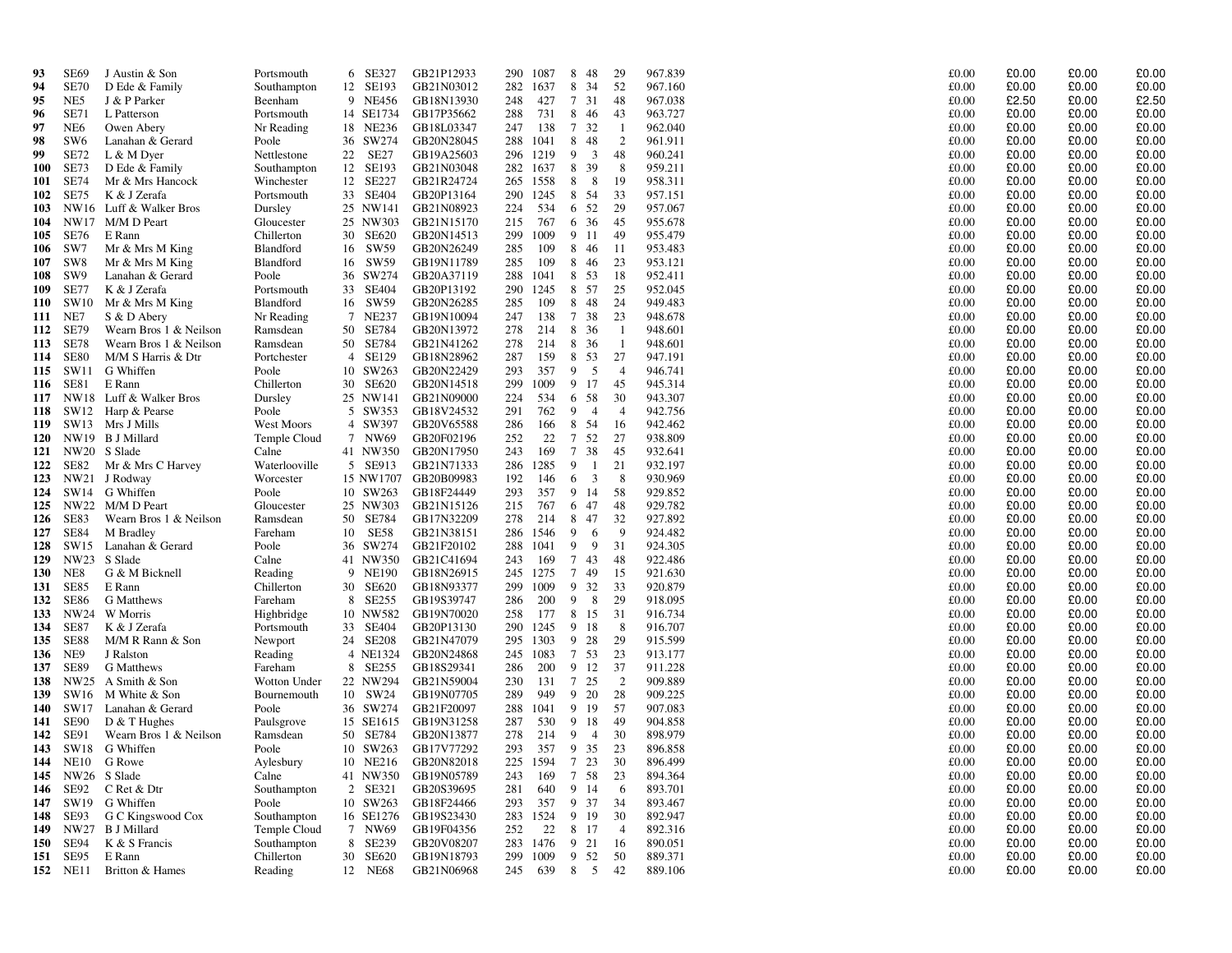| 153        | NW28             | Booth & Roper                | Tewkesbury         |    | 10 NW254  | GB20F28479               | 203 | 1486 | 6<br>43                       | 33             | 889.025     | £0.00  | £0.00 | £0.00 | £0.00  |
|------------|------------------|------------------------------|--------------------|----|-----------|--------------------------|-----|------|-------------------------------|----------------|-------------|--------|-------|-------|--------|
| 154        | SE <sub>96</sub> | $L & L$ Cross Loft 2         | Gosport            |    | 10 SE400  | GB21N33292               | 288 | 390  | 9<br>30                       | 44             | 888.805     | £0.00  | £0.00 | £0.00 | £0.00  |
| 155        | SE97             | M Fuller                     | Portsmouth         |    | 6 SE282   | GB20N46110               | 290 | 147  | 9<br>-36                      | 9              | 886.136     | £0.00  | £0.00 | £0.00 | £0.00  |
| 156        | <b>SE98</b>      | S & K Brimecome & Son        | Cosham             |    | 8 SE1456  | GB19P11330               | 286 | 1744 | 9<br>30                       | 44             | 885.010     | £0.00  | £0.00 | £0.00 | £0.00  |
| 157        | SE99             | B Johns & Son Loft 2         | Portsmouth         |    | 14 SE133  | GB20N74811               | 287 | 1759 | 9<br>33                       | 37             | 883.655     | £0.00  | £0.00 | £0.00 | £0.00  |
| 158        | <b>SE100</b>     | Yates M W & Knapp D B        | Southampton        |    | 8 SE290   | GB16X59738               | 281 | 1738 | 9<br>21                       | 46             | 883.459     | £0.00  | £0.00 | £0.00 | £0.00  |
| 159        | NW29             | L Jackson                    | Cinderford         |    | 7 NW168   | GB20R38301               | 217 | 1140 | 7 14                          | - 1            | 882.593     | £0.00  | £0.00 | £0.00 | £0.00  |
| 160        | NE12             | Mr & Mrs C Merrills          | Swindon            |    | 12 NE1156 | GB18D48314               | 233 | 50   | 7 44                          | 43             | 882.538     | £0.00  | £0.00 | £0.00 | £0.00  |
| 161        | NW30             | Booth & Roper                | Tewkesbury         |    | 10 NW254  | GB19Z52230               | 203 | 1486 | 47<br>6                       | 22             | 880.696     | £0.00  | £0.00 | £0.00 | £0.00  |
| 162        | SE101            | K & S Legg & Son             | Portsmouth         |    | 10 SE368  | GB19N76469               | 287 | 670  | 9<br>34                       | 19             | 880.681     | £0.00  | £0.00 | £0.00 | £0.00  |
| 163        | <b>NE13</b>      | G Rowe                       | Aylesbury          |    | 10 NE216  | GB19N47286               | 225 | 1594 | 7 31                          | 55             | 879.802     | £0.00  | £0.00 | £0.00 | £0.00  |
| 164        | SE102            | V Morgan                     | Portsmouth         |    | 4 SE1392  | GB20V70944               | 287 | 1500 | 9<br>36                       | -6             | 879.396     | £0.00  | £0.00 | £0.00 | £0.00  |
| 165        | <b>NE14</b>      | Britton & Hames              | Reading            |    | 12 NE68   | GB20N11253               | 245 | 639  | 8 11                          | 25             | 878.763     | £0.00  | £0.00 | £0.00 | £0.00  |
| 166        | NW31             | S Slade                      | Calne              |    | 41 NW350  | GB21N24371               | 243 | 169  | $7\phantom{.0}$<br>8          | 41             | 877.309     | £0.00  | £0.00 | £0.00 | £0.00  |
| 167        | NW32             | S Slade                      | Calne              |    | 41 NW350  | GB21N24374               | 243 | 169  | 8<br>$7\phantom{.0}$          | 46             | 877.159     | £0.00  | £0.00 | £0.00 | £0.00  |
|            | NW33             | Booth & Roper                | Tewkesbury         |    | 10 NW254  | GB20N66705               | 203 | 1486 | 49<br>6                       | $\overline{4}$ | 877.036     | £0.00  | £0.00 | £0.00 | £0.00  |
| 168        | SE103            | J Turner & Son               | Waterlooville      |    | 8 SE188   |                          | 284 | 1292 | 9<br>32                       | 34             | 875.238     | £0.00  | £0.00 | £0.00 | £0.00  |
| 169<br>170 | SW20             |                              | Poole              |    | 6 SW1617  | GB20N57628<br>GB19R14173 | 292 | 1268 | 9<br>50                       | -1             | 873.173     | £0.00  | £0.00 | £0.00 | £0.00  |
|            | NW34             | Dennis & Phillips            |                    |    | 10 NW254  | GB20Z31887               | 203 | 1486 | 6 51                          | 33             | 871.743     | £0.00  | £0.00 | £0.00 | £0.00  |
| 171        |                  | Booth & Roper                | Tewkesbury         |    |           |                          |     |      |                               |                |             |        |       |       |        |
| 172        |                  | NW35 P Duckett               | Highbridge         |    | 10 NW134  | GB21N11269               | 260 | 1270 | 8<br>46                       | 47             | 871.082     | £0.00  | £0.00 | £0.00 | £0.00  |
| 173        |                  | SE104 L & M Dyer             | Nettlestone        |    | 22 SE27   | GB19N96943               | 296 | 1219 | 9<br>59                       | 39             | 870.806     | £0.00  | £0.00 | £0.00 | £0.00  |
| 174        |                  | SE105 K & J Zerafa           | Portsmouth         |    | 33 SE404  | GB19N58330               | 290 | 1245 | 9 47                          | 48             | 870.441     | £0.00  | £0.00 | £0.00 | £0.00  |
| 175        | SE106            | K & S Legg & Son             | Portsmouth         |    | 10 SE368  | GB19N76402               | 287 | 670  | 9<br>42                       | 22             | 868.508     | £0.00  | £0.00 | £0.00 | £0.00  |
| 176        | NE15             | Britton & Hames              | Reading            |    | 12 NE68   | GB20N11255               | 245 | 639  | 8 18                          | -1             | 867.118     | £0.00  | £0.00 | £0.00 | £0.00  |
| 177        |                  | NW36 M/M Mears               | Caerlon            |    | 8 NW17    | GB20P16496               | 233 | 1030 | $7\phantom{.0}$<br>54         | 21             | 866.683     | £0.00  | £0.00 | £0.00 | £0.00  |
| 178        | NW37             | <b>B</b> J Millard           | Temple Cloud       |    | 7 NW69    | GB19F04355               | 252 | 22   | 8 32                          | $\overline{0}$ | 866.290     | £0.00  | £0.00 | £0.00 | £0.00  |
| 179        | SW21             | Lanahan & Gerard             | Poole              |    | 36 SW274  | GB20N28077               | 288 | 1041 | 9<br>46                       | 25             | 866.144     | £0.00  | £0.00 | £0.00 | £0.00  |
| 180        | NE16             | A Bargaoanu                  | Basingstoke        |    | 6 NE336   | GB20C04292               | 258 | 582  | 8<br>45                       | 21             | 865.446     | £0.00  | £0.00 | £0.00 | £0.00  |
| 181        | <b>NE17</b>      | P Rixon                      | Reading            |    | 10 NE1441 | GB20N62846               | 245 | 70   | 8<br>18                       | 46             | 864.673     | £0.00  | £0.00 | £0.00 | £0.00  |
| 182        | NE18             | G & M Bicknell               | Reading            |    | 9 NE190   | GB20N68632               | 245 | 1275 | 8 21                          | 21             | 862.621     | £0.00  | £0.00 | £0.00 | £0.00  |
| 183        | SE107            | A Holdaway                   | Emsworth           |    | 11 SE522  | GB20N59921               | 288 | 42   | 9<br>48                       | 47             | 860.965     | £0.00  | £0.00 | £0.00 | £0.00  |
| 184        | SW22             | A Stephens                   | Parkstone          |    | 10 SW516  | GB19V00733               | 290 | 1181 | 9<br>55                       | 57             | 858.435     | £0.00  | £0.00 | £0.00 | £0.00  |
| 185        | <b>SE108</b>     | A Holdaway                   | Emsworth           |    | 11 SE522  | GB21N61603               | 288 | 42   | 9<br>51                       | 19             | 857.276     | £0.00  | £0.00 | £0.00 | £0.00  |
| 186        | SE109            | E Rann                       | Chillerton         |    | 30 SE620  | GB18N14201               | 299 | 1009 | 10 15                         | 10             | 857.083     | £0.00  | £0.00 | £0.00 | £0.00  |
| 187        | <b>NE19</b>      | Mr & Mrs S Robinson          | Marlborough        |    | 12 NE211  | GB19R00958               | 245 | 594  | 8<br>24                       | 28             | 855.945     | £0.00  | £0.00 | £0.00 | £0.00  |
| 188        | <b>SE110</b>     | C & J Daniels                | Gosport            |    | 3 SE185   | GB21R18203               | 289 | 1388 | 9 55                          | 54             | 855.895     | £0.00  | £0.00 | £0.00 | £0.00  |
| 189        | SW23             | T Vincent                    | Dorchester         |    | 10 SW316  | GB19F02476               | 294 | 781  | 10<br>-6                      | 42             | 854.164 a b | £22.50 | £0.00 | £0.00 | £22.50 |
| 190        | NE20             | G Rowe                       | Aylesbury          |    | 10 NE216  | GB18N73343               | 225 | 1594 | 7<br>45                       | 42             | 853.762     | £0.00  | £0.00 | £0.00 | £0.00  |
| 191        | <b>NE21</b>      | Mr & Mrs C Merrills          | Swindon            |    | 12 NE1156 | GB18D48306               | 233 | 50   | $\mathbf{0}$<br>8             | 23             | 853.756     | £0.00  | £0.00 | £0.00 | £0.00  |
| 192        | SW24             | S Bunn                       | Amesbury           |    | 18 SW1735 | GB19R01044               | 262 | 558  | 9<br>$\mathbf{0}$             | 53             | 853.563     | £0.00  | £0.00 | £0.00 | £0.00  |
| 193        | SW25             | Harp & Pearse                | Poole              |    | 5 SW353   | GB18N20385               | 291 | 762  | 10<br>-1                      | 19             | 852.998     | £0.00  | £0.00 | £0.00 | £0.00  |
| 194        | NE22             | A Bargaoanu                  | <b>Basingstoke</b> |    | 6 NE336   | GB19B08774               | 258 | 582  | 53<br>8                       | 3              | 852.944     | £0.00  | £0.00 | £0.00 | £0.00  |
| 195        | <b>SE111</b>     | Mrs Pitkeathly               | Whitwell           | 8  | SE251     | GB20N46869               | 303 | 448  | 10<br>26                      | 2              | 852.555     | £0.00  | £0.00 | £0.00 | £0.00  |
| 196        | SW26             | I Stockley & Son             | Poole              |    | 9 SW246   | GB20V75190               | 291 | 1195 | 2<br>-10                      | 12             | 852.465 a b | £13.50 | £0.00 | £0.00 | £13.50 |
| 197        | NE23             | R T Howey                    | Kislingbury        |    | 11 NE146  | GB19A49296               | 194 | 4    | 40<br>6                       | 53             | 851.729     | £0.00  | £0.00 | £0.00 | £0.00  |
| 198        |                  | SE112 $K & S$ Legg $& S$ Son | Portsmouth         |    | 10 SE368  | GB20N68067               | 287 | 670  | 9<br>54                       | 21             | 850.997     | £0.00  | £0.00 | £0.00 | £0.00  |
| 199        | NE24             | Britton & Hames              | Reading            |    | 12 NE68   | GB21N06953               | 245 | 639  | 27<br>8                       | 55             | 850.216     | £0.00  | £0.00 | £0.00 | £0.00  |
| <b>200</b> | NW38             | J Rodway                     | Worcester          |    | 15 NW1707 | GB19N60193               | 192 | 146  | 6<br>-38                      | 39             | 848.027     | £0.00  | £0.00 | £0.00 | £0.00  |
| <b>201</b> |                  | NW39 M/M D Peart             | Gloucester         |    | 25 NW303  | GB21N15150               | 215 | 767  | $7\phantom{.0}$<br>27         | 7              | 848.024     | £0.00  | £0.00 | £0.00 | £0.00  |
| 202        |                  | SE113 J Attrill & Sons       | Southampton        |    | 6 SE160   | GB21D35178               | 279 | 563  | 9<br>40                       | 48             | 846.424     | £0.00  | £0.00 | £0.00 | £0.00  |
| 203        |                  | SE114 $K & S$ Francis        | Southampton        |    | 8 SE239   | GB19V15890               | 283 | 1476 | 9<br>50                       | 18             | 846.275     | £0.00  | £0.00 | £0.00 | £0.00  |
| 204        | SW27             | Cottrell Richmond & Rogers   | Wimborne           |    | 13 SW90   | GB20V75238               | 286 | 985  | 9 57                          | 14             | 844.468     | £0.00  | £0.00 | £0.00 | £0.00  |
| 205        | <b>NW40</b>      | J Rodway                     | Worcester          |    | 15 NW1707 | GB20B09971               | 192 | 146  | 40<br>6                       | 23             | 844.356     | £0.00  | £0.00 | £0.00 | £0.00  |
| 206        | SW28             | Cottrell Richmond & Rogers   | Wimborne           |    | 13 SW90   | GB20R22348               | 286 | 985  | 9<br>57                       | 41             | 843.832     | £0.00  | £0.00 | £0.00 | £0.00  |
| 207        | SW29             | Mr & Mrs N Smith             | Salisbury          |    | 21 SW1011 | GB20N10723               | 268 | 461  | 9<br>20                       | 23             | 842.531     | £0.00  | £0.00 | £0.00 | £0.00  |
| 208        | SE115            | S & K Brimecome & Son        | Cosham             |    | 8 SE1456  | GB17V36418               | 286 | 1744 | 9<br>59                       | 34             | 842.449     | £0.00  | £0.00 | £0.00 | £0.00  |
| 209        | SW30             | G Whiffen                    | Poole              |    | 10 SW263  | GB17F15982               | 293 | 357  | 10 12                         | 47             | 842.120     | £0.00  | £0.00 | £0.00 | £0.00  |
| <b>210</b> | SW31             | Lanahan & Gerard             | Poole              |    | 36 SW274  | GB21F20105               | 288 | 1041 | $\overline{\mathbf{3}}$<br>10 | 36             | 841.486     | £0.00  | £0.00 | £0.00 | £0.00  |
| 211        | NE25             | Britton & Hames              | Reading            | 12 | NE68      | GB21N20394               | 245 | 639  | 8<br>34                       | 33             | 839.256     | £0.00  | £0.00 | £0.00 | £0.00  |
|            | 212 SE116 E Rann |                              | Chillerton         |    | 30 SE620  | GB18N93426               | 299 | 1009 | 10 30                         | 8              | 836.726     | £0.00  | £0.00 | £0.00 | £0.00  |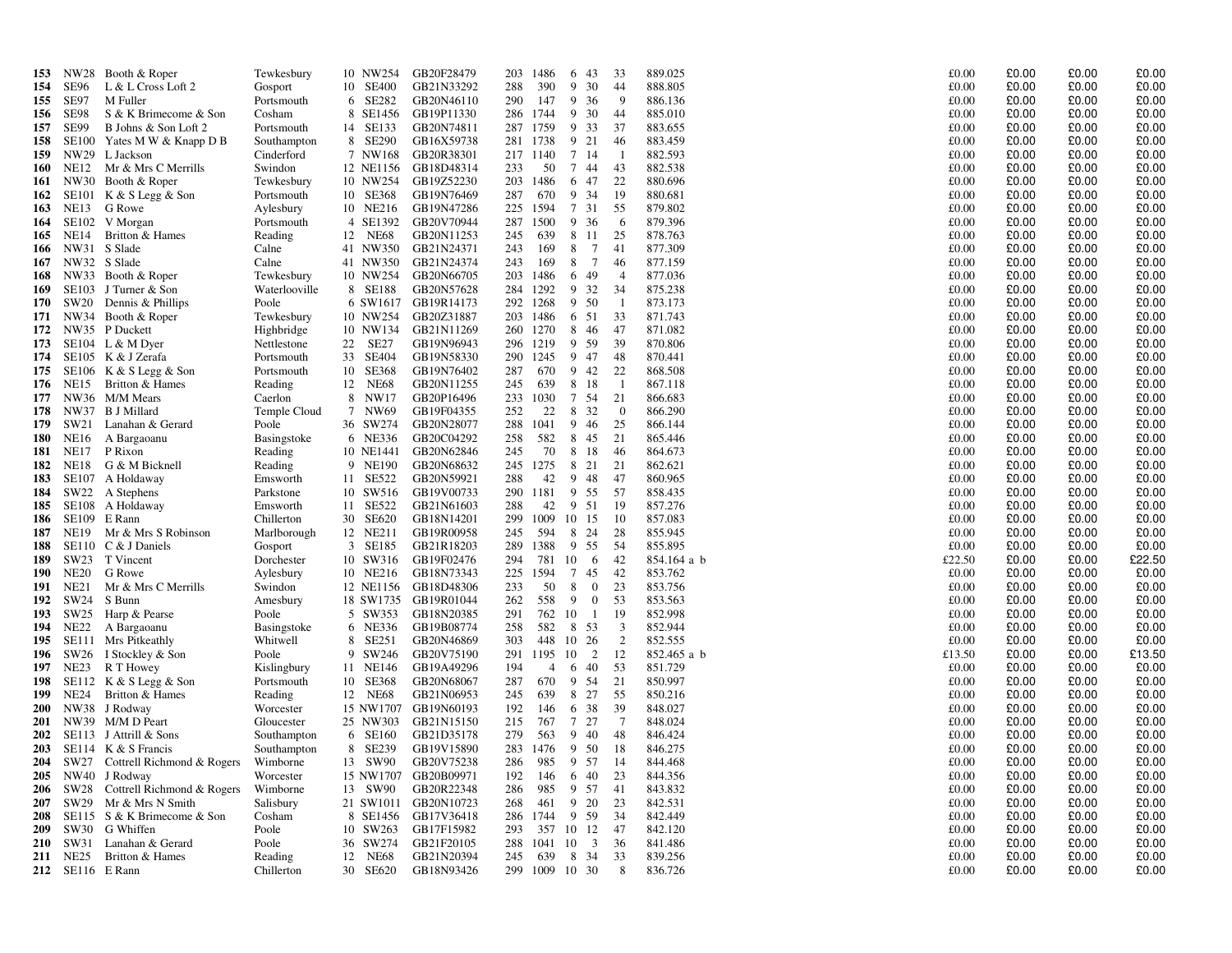| 213        |              | SW32 A Hodges                        | Wincanton              |    | 6 SW291   | GB21B04378                         | 269        | 1477              | 9<br>29               |                | 13                      | 834.338            |     | £0.00          | £0.00          | £0.00          | £0.00          |
|------------|--------------|--------------------------------------|------------------------|----|-----------|------------------------------------|------------|-------------------|-----------------------|----------------|-------------------------|--------------------|-----|----------------|----------------|----------------|----------------|
| 214        | SW33         | M White & Son                        | Bournemouth            |    | 10 SW24   | GB20N01545                         | 289        | 949               | 10<br>12              |                | 33                      | 831.916            |     | £0.00          | £0.00          | £0.00          | £0.00          |
| 215        |              | SW34 C Bartlett                      | Salisbury              |    | 6 SW450   | GB21D00150                         | 267        | 1540              | 9<br>27               |                | 41                      | 830.498            |     | £0.00          | £0.00          | £0.00          | £0.00          |
| 216        |              | SE117 J Attrill & Sons               | Southampton            |    | 6 SE160   | GB21D35029                         | 279        | 563               | 9                     | 52             | 24                      | 829.850            |     | £0.00          | £0.00          | £0.00          | £0.00          |
| 217        |              | SE118 D $<$ T Hughes                 | Paulsgrove             |    | 15 SE1615 | GB19Z70678                         | 287        | 530               | 10                    | - 9            | 48                      | 829.206            |     | £0.00          | £0.00          | £0.00          | £0.00          |
| 218        |              | SE119 Yates M W & Knapp D B          | Southampton            |    | 8 SE290   | GB20N02609                         | 281        | 1738              | 10                    | -1             | 27                      | 825.169            |     | £0.00          | £0.00          | £0.00          | £0.00          |
| 219        |              | SE120 K & J Zerafa                   | Portsmouth             |    | 33 SE404  | GB20P13195                         | 290        | 1245              | 10 22                 |                | 42                      | 821.656            |     | £0.00          | £0.00          | £0.00          | £0.00          |
| <b>220</b> |              | SW35 Mr & Mrs N Smith                | Salisbury              |    | 21 SW1011 | GB20N10724                         | 268        | 461               | 9 35                  |                | 13                      | 820.804            |     | £0.00          | £0.00          | £0.00          | £0.00          |
| 221        |              | SW36 Lanahan & Gerard                | Poole                  |    | 36 SW274  | 0GB21N03235                        | 288        | 1041              | 10 20                 |                | 3                       | 819.161            | c d | £14.40         | £0.00          | £0.00          | £14.40         |
| 222        | SE121        | J Attrill & Sons                     | Southampton            |    | 6 SE160   | GB21D35026                         | 279        | 563               | 10                    | $\overline{0}$ | 28                      | 818.702            |     | £0.00          | £0.00          | £0.00          | £0.00          |
| 223        |              | NW41 P Duckett                       | Highbridge             |    | 10 NW134  | GB18R30349                         | 260        | 1270              | 9 22                  |                | 47                      | 815.360            |     | £0.00          | £0.00          | £0.00          | £0.00          |
| 224        |              | SW37 Mr & Mrs N Smith                | Salisbury              |    |           | 21 SW1011 GB18N42140               | 268        | 461               | 9<br>39               |                | $7\phantom{.0}$         | 815.277            |     | £0.00          | £0.00          | £0.00          | £0.00          |
| 225        |              | SE122 D $<$ T Hughes                 | Paulsgrove             |    | 15 SE1615 | GB21N75423                         | 287        | 530               | 10 21                 |                | $\overline{0}$          | 814.251            |     | £0.00          | £0.00          | £0.00          | £0.00          |
| 226        |              | SW38 P Murrell                       | Poole                  |    | 5 SW45    | GB17R33951                         | 291        | 157               | 10<br>29              |                | 32                      | 813.803            |     | £0.00          | £0.00          | £0.00          | £0.00          |
| 227        |              | SE123 A Holdaway                     | Emsworth               |    | 11 SE522  | GB21N61654                         | 288        | 42                | 10 23                 |                | 51                      | 812.570            |     | £0.00          | £0.00          | £0.00          | £0.00          |
| 228        | SW39         | Lanahan & Gerard                     | Poole                  |    | 36 SW274  | GB20A37134                         | 288        | 1041              | 10<br>26              |                | $\overline{0}$          | 811.375            |     | £0.00          | £0.00          | £0.00          | £0.00          |
| 229        | SW40         | S Bunn                               | Amesbury               |    | 18 SW1735 | GB19R01019                         | 262        | 558               | 9 29                  |                | 55                      | 810.080            |     | £0.00          | £0.00          | £0.00          | £0.00          |
| <b>230</b> | SW41         | Cottrell Richmond & Rogers           | Wimborne               |    | 13 SW90   | GB19N86697                         | 286        | 985               | - 10<br>23            |                | 40                      | 808.676            |     | £0.00          | £0.00          | £0.00          | £0.00          |
| 231        | SW42         | R Hooper                             | Poole                  |    | 11 SW689  | GB19N32205                         | 292        |                   | 972 10 37             |                | 35                      | 807.567            |     | £0.00          | £0.00          | £0.00          | £0.00          |
| 232        | SW43         | C Hunter & Son                       | Poole                  |    | 6 SW125   | GB17R13177                         | 291        | 1710              | 10 36                 |                | 24                      | 807.462            |     | £0.00          | £0.00          | £0.00          | £0.00          |
| 233        | SW44         | R Hooper                             | Poole                  |    | 11 SW689  | GB19N32201                         | 292        | 972               | 10 42                 |                | 43                      | 801.117            |     | £0.00          | £0.00          | £0.00          | £0.00          |
| 234        |              | NW42 L Jackson                       | Cinderford             |    | 7 NW168   | GB21V59755                         |            | 217 1140          | 8                     | $\overline{0}$ | 2                       | 797.986            |     | £0.00          | £0.00          | £0.00          | £0.00          |
| 235        |              | SE124 M Bradley                      | Fareham                |    | 10 SE58   | GB19N42209                         | 286        | 1546 10 36        |                       |                | 29                      | 793.275            |     | £0.00          | £0.00          | £0.00          | £0.00          |
| 236        |              | NW43 Booth & Roper                   | Tewkesbury             |    | 10 NW254  | GB17N71067                         | 203        | 1486              | $7\phantom{.0}$<br>33 |                | 20                      | 791.396            |     | £0.00          | £0.00          | £0.00          | £0.00          |
| 237        | NE29         | G & M Bicknell                       | Reading                |    | 9 NE190   | GB18N26968                         |            | 245 1275          | 9                     | 6              | 38                      | 791.161            |     | £0.00          | £0.00          | £0.00          | £0.00          |
| 238        | SW45         | Cottrell Richmond & Rogers           | Wimborne               |    | 13 SW90   | GB20N79256                         | 286        | 985               | - 10<br>37            |                | 39                      | 790.942            |     | £0.00          | £0.00          | £0.00          | £0.00          |
| 239        | <b>NE30</b>  | G & M Bicknell                       | Reading                |    | 9 NE190   | GB18N26949                         |            | 245 1275          | 9                     | 7              | 53                      | 789.356            |     | £0.00          | £0.00          | £0.00          | £0.00          |
| <b>240</b> |              | SE125 G C Kingswood Cox              | Southampton            |    | 16 SE1276 | GB21N77966                         |            | 283 1524 10 33    |                       |                | -52                     | 788.185            |     | £0.00          | £0.00          | £0.00          | £0.00          |
| 241        |              | SE126 Mrs Pitkeathly                 | Whitwell               |    | 8 SE251   | GB20N46886                         | 303        |                   | 448 11 17             |                | 43                      | 787.539            |     | £0.00          | £0.00          | £0.00          | £0.00          |
| 242        |              | SE127 L & M Dyer                     | Nettlestone            | 22 | SE27      | GB19N51166                         | 296        | 1219 11           |                       | $\overline{5}$ | $\overline{4}$          | 785.153            |     | £0.00          | £0.00          | £0.00          | £0.00          |
| 243        |              | SW46 L Hopkins                       | Blandford              |    | 6 SW148   | GB21R16709                         | 283        | 660               | 10 35                 |                | 18                      | 785.045            |     | £0.00          | £0.00          | £0.00          | £0.00          |
| 244        |              | SW47 R Hooper                        | Poole                  |    | 11 SW689  | GB21R16567                         | 292        |                   | 972 10 57             |                | -46                     | 782.787            |     | £0.00          | £0.00          | £0.00          | £0.00          |
| 245        |              | SW48 L Hopkins                       | Blandford              |    | 6 SW148   | GB21R16724                         | 283        | 660               | 10 38                 |                | 41                      | 780.886            |     | £0.00          | £0.00          | £0.00          | £0.00          |
| 246        |              | SW49 R Hooper                        | Poole                  |    | 11 SW689  | GB20R22039                         | 292        | 972 11            |                       | $\bf{0}$       | 50                      | 779.154            |     | £0.00          | £0.00          | £0.00          | £0.00          |
| 247        | NE31         | R T Howey                            | Kislingbury            |    | 11 NE146  | GB18N46472                         | 194        | 4                 | 7 18                  |                | -26                     | 778.782            |     | £0.00          | £0.00          | £0.00          | £0.00          |
| 248        | SE128        | T Darling                            | Southampton            |    | 15 SE331  | GB20N85827                         | 283        | 1647 10 42        |                       |                | 47                      | 777.442            |     | £0.00          | £0.00          | £0.00          | £0.00          |
| 249        |              | SE129 E Rann                         | Chillerton             |    | 30 SE620  | GB19N18759                         | 299        | 1009              | 11 20                 |                | 51                      | 774.398            |     | £0.00          | £0.00          | £0.00          | £0.00          |
| 250        |              | NW44 L Jackson                       | Cinderford             |    | 7 NW168   | GB14S91957                         |            | 217 1140          | 8 15                  |                | 28                      | 773.130            |     | £0.00          | £0.00          | £0.00          | £0.00          |
| 251        | NW45         | W Morris                             | Highbridge             |    | 10 NW582  | GB18N84013                         | 258        | 177               | 9 47                  |                | 56                      | 772.634            |     | £0.00          | £0.00          | £0.00          | £0.00          |
| 252        |              | NW46 P Duckett                       | Highbridge             |    | 10 NW134  | GB20N35174                         | 260        | 1270              | 9 55                  |                | $\overline{\mathbf{3}}$ | 771.147            |     | £0.00          | £0.00          | £0.00          | £0.00          |
| 253        |              | SE130 E Rann                         | Chillerton             |    | 30 SE620  | GB19N26659                         | 299        | 1009 11 32        |                       |                | 15                      | 761.645            |     | £0.00          | £0.00          | £0.00          | £0.00          |
| 254        |              | SE131 A J Wheatcroft                 | Portsmouth             |    | 7 SE295   | GB17P14989                         | 291        | 654               | 11 13                 |                | 35                      | 761.322            |     | £0.00          | £0.00          | £0.00          | £0.00          |
| 255        | SW50         | Cottrell Richmond & Rogers           | Wimborne               |    | 13 SW90   | GB19N14238                         | 286        | 985               | -11                   | 2              | 48                      | 760.930            |     | £0.00          | £0.00          | £0.00<br>£0.00 | £0.00<br>£0.00 |
| 256        | SW51<br>SW52 | Mr & Mrs N Smith<br>Mr & Mrs N Smith | Salisbury<br>Salisbury |    | 21 SW1011 | GG19B43987<br>21 SW1011 GB19N43964 | 268        | 461               | 10 20<br>10 20        |                | -46<br>48               | 760.576<br>760.536 |     | £0.00<br>£0.00 | £0.00<br>£0.00 | £0.00          | £0.00          |
| 257<br>258 |              | SE132 T Darling                      |                        |    | 15 SE331  | GB21N67136                         | 268<br>283 | 461<br>1647 10 58 |                       |                | 52                      | 758.465            |     | £0.00          | £0.00          | £0.00          | £0.00          |
| 259        | SW53         | R Hooper                             | Southampton<br>Poole   |    | 11 SW689  | GB21R16566                         | 292        | 972               | 20<br>-11             |                | 17                      | 756.878            |     | £0.00          | £0.00          | £0.00          | £0.00          |
| <b>260</b> |              | SW54 Mr & Mrs N Smith                | Salisbury              |    | 21 SW1011 | GB20N10712                         | 268        | 461               | 10 27                 |                | 3                       | 752.955            |     | £0.00          | £0.00          | £0.00          | £0.00          |
| 261        |              | SE133 L & M Dyer                     | Nettlestone            |    | 22 SE27   | GB18N79674                         | 296        | 1219 11 33        |                       |                | 40                      | 752.781            |     | £0.00          | £0.00          | £0.00          | £0.00          |
| 262        |              | NE32 A Bargaoanu                     | Basingstoke            |    | 6 NE336   | GB20C04274                         | 258        | 582               | - 10                  | $\overline{4}$ | 35                      | 752.025            |     | £0.00          | £0.00          | £0.00          | £0.00          |
| 263        |              | SE134 E Booth                        | Gosport                |    | 10 SE293  | GB21N83792                         | 290        | 1250 11 20        |                       |                | 31                      | 751.855            |     | £0.00          | £0.00          | £0.00          | £0.00          |
| 264        |              | NW47 P Duckett                       | Highbridge             |    | 10 NW134  | GB18N35008                         | 260        | 1270              | 10 12                 |                | -46                     | 748.851            |     | £0.00          | £0.00          | £0.00          | £0.00          |
| 265        |              | SE135 L & M Dyer                     | Nettlestone            |    | 22 SE27   | GB19N96954                         | 296        | 1219 11 38        |                       |                | 18                      | 747.786            |     | £0.00          | £0.00          | £0.00          | £0.00          |
| 266        |              | NW48 J Rodway                        | Worcester              |    |           | 15 NW1707 GB20B09979               | 192        | 146               | 7 32                  |                | 56                      | 746.392            |     | £0.00          | £0.00          | £0.00          | £0.00          |
| 267        |              | SE136 C Edwards                      | Romsey                 |    | 6 SE1254  | GB20R09781                         |            | 274 1698 10 49    |                       |                | 33                      | 745.036            |     | £0.00          | £0.00          | £0.00          | £0.00          |
| 268        | SE137        | G C Kingswood Cox                    | Southampton            |    | 16 SE1276 | GB21N77947                         | 283        | 1524 11 10        |                       |                | 53                      | 744.696            |     | £0.00          | £0.00          | £0.00          | £0.00          |
| 269        |              | SE138 E Rann                         | Chillerton             |    | 30 SE620  | GB20N14548                         | 299        | 1009              | 11 53                 |                | 54                      | 738.547            |     | £0.00          | £0.00          | £0.00          | £0.00          |
| <b>270</b> |              | NW49 B Simmons                       | Paulton                |    | 6 NW302   | GB20N12556                         | 253        | 96                | 10                    | $\overline{4}$ | $\overline{1}$          | 737.357            |     | £0.00          | £0.00          | £0.00          | £0.00          |
| 271        |              | NW50 P Duckett                       | Highbridge             |    |           | 10 NW134 GB20N35176                | 260        | 1270              | 10<br>23              |                | 7                       | 736.412            |     | £0.00          | £0.00          | £0.00          | £0.00          |
|            |              | 272 NW51 J Rodway                    | Worcester              |    |           | 15 NW1707 GB18N77616               | 192        | 146               | 7 39                  |                | -10                     | 736.260            |     | £0.00          | £0.00          | £0.00          | £0.00          |
|            |              |                                      |                        |    |           |                                    |            |                   |                       |                |                         |                    |     |                |                |                |                |